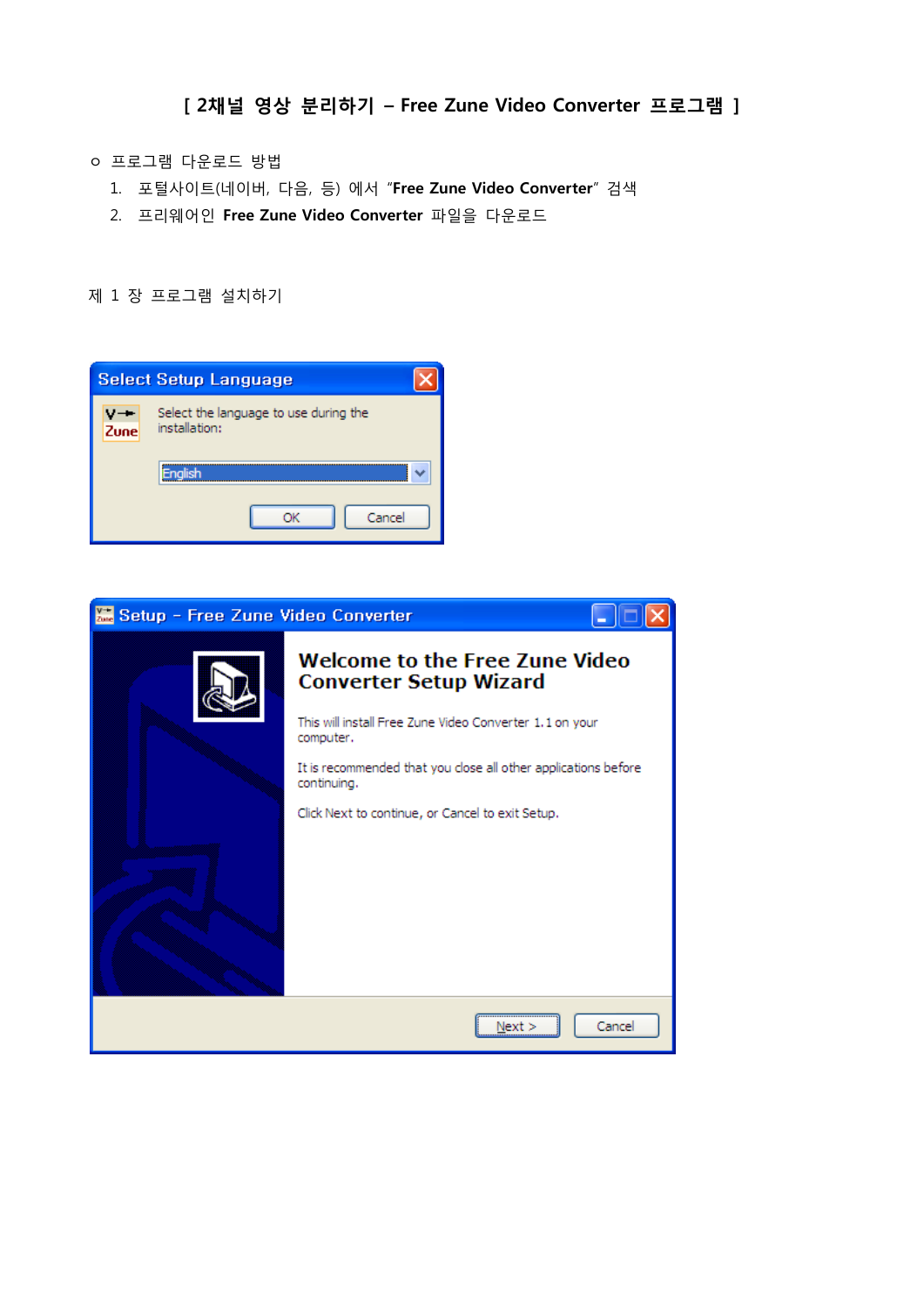| Setup - Free Zune Video Converter                                                          |
|--------------------------------------------------------------------------------------------|
| <b>Select Destination Location</b><br>Where should Free Zune Video Converter be installed? |
| Setup will install Free Zune Video Converter into the following folder.                    |
| To continue, click Next. If you would like to select a different folder, click Browse.     |
| C:\Program Files\pazera-software\Zune_Converter<br>Browse                                  |
|                                                                                            |
|                                                                                            |
|                                                                                            |
|                                                                                            |
| At least 3.8 MB of free disk space is required.                                            |
| Cancel<br>$<$ Back<br>Next                                                                 |

| Setup - Free Zune Video Converter                                                      |
|----------------------------------------------------------------------------------------|
| <b>Select Start Menu Folder</b><br>Where should Setup place the program's shortcuts?   |
| Setup will create the program's shortcuts in the following Start Menu folder.          |
| To continue, click Next. If you would like to select a different folder, click Browse. |
| Free Zune Video Converter<br>Browse                                                    |
|                                                                                        |
|                                                                                        |
|                                                                                        |
|                                                                                        |
|                                                                                        |
|                                                                                        |
| Next<br>Cancel<br>$<$ Back                                                             |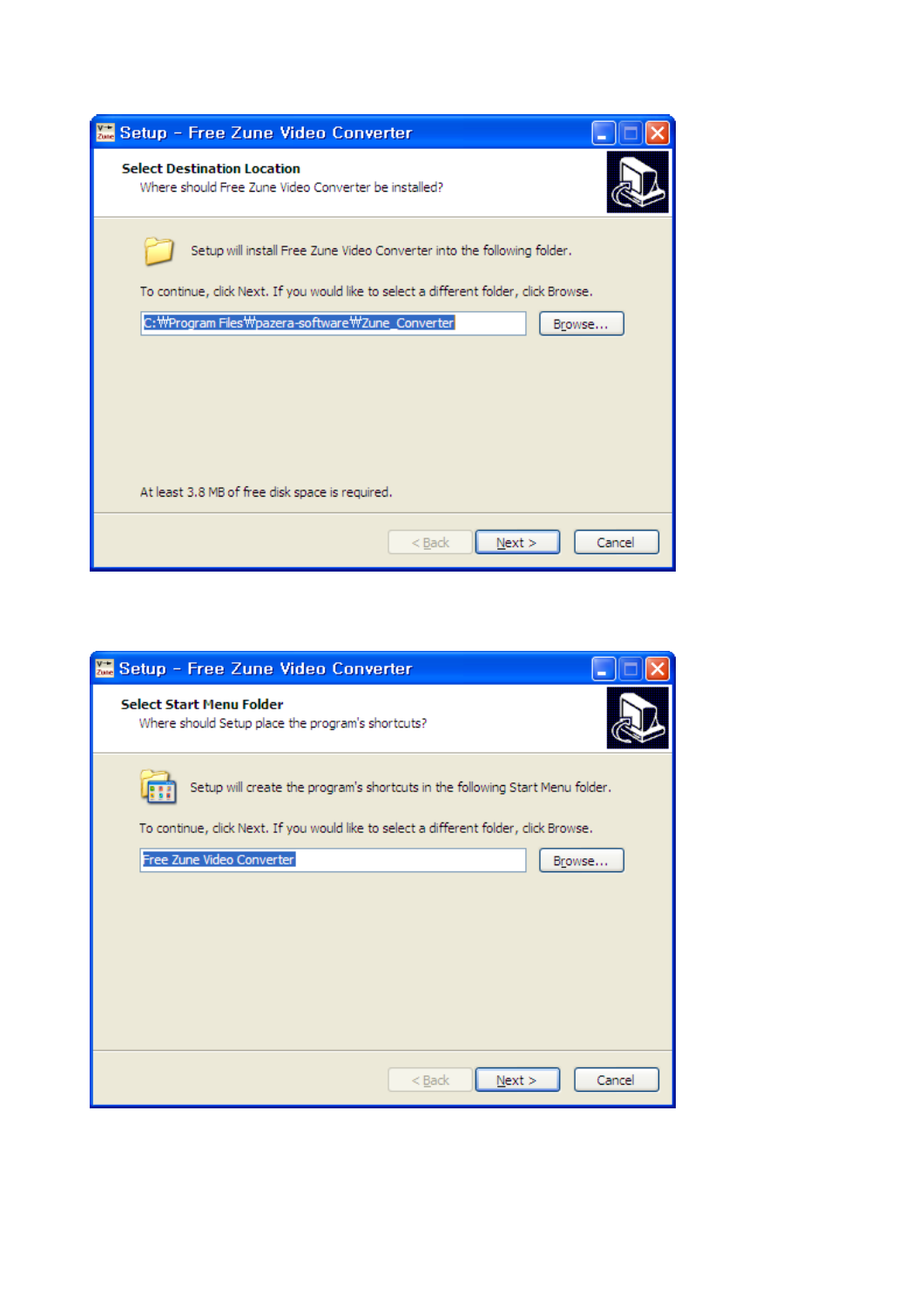| Setup - Free Zune Video Converter                                                                                                                                         |        |
|---------------------------------------------------------------------------------------------------------------------------------------------------------------------------|--------|
| <b>Select Additional Tasks</b><br>Which additional tasks should be performed?                                                                                             |        |
| Select the additional tasks you would like Setup to perform while installing Free Zune<br>Video Converter, then click Next.<br>Additional icons:<br>Create a desktop icon |        |
| Next ><br>< Back                                                                                                                                                          | Cancel |

| Setup - Free Zune Video Converter                                                                                |
|------------------------------------------------------------------------------------------------------------------|
| <b>Ready to Install</b><br>Setup is now ready to begin installing Free Zune Video Converter on your<br>computer. |
| Click Install to continue with the installation, or click Back if you want to review or<br>change any settings.  |
| Destination location:<br>C: WProgram Files Wpazera-software WZune_Converter                                      |
| Start Menu folder:<br>Free Zune Video Converter                                                                  |
| Additional tasks:<br>Additional icons:<br>Create a desktop icon                                                  |
| $\,<$                                                                                                            |
| Cancel<br>$<$ Back                                                                                               |

Free Zune Video Converter 프로그램은 설치가 완료된 것입니다. 이후에 다른 프로그램들이 설치되지 않도록 주의해 주시기 바랍니다.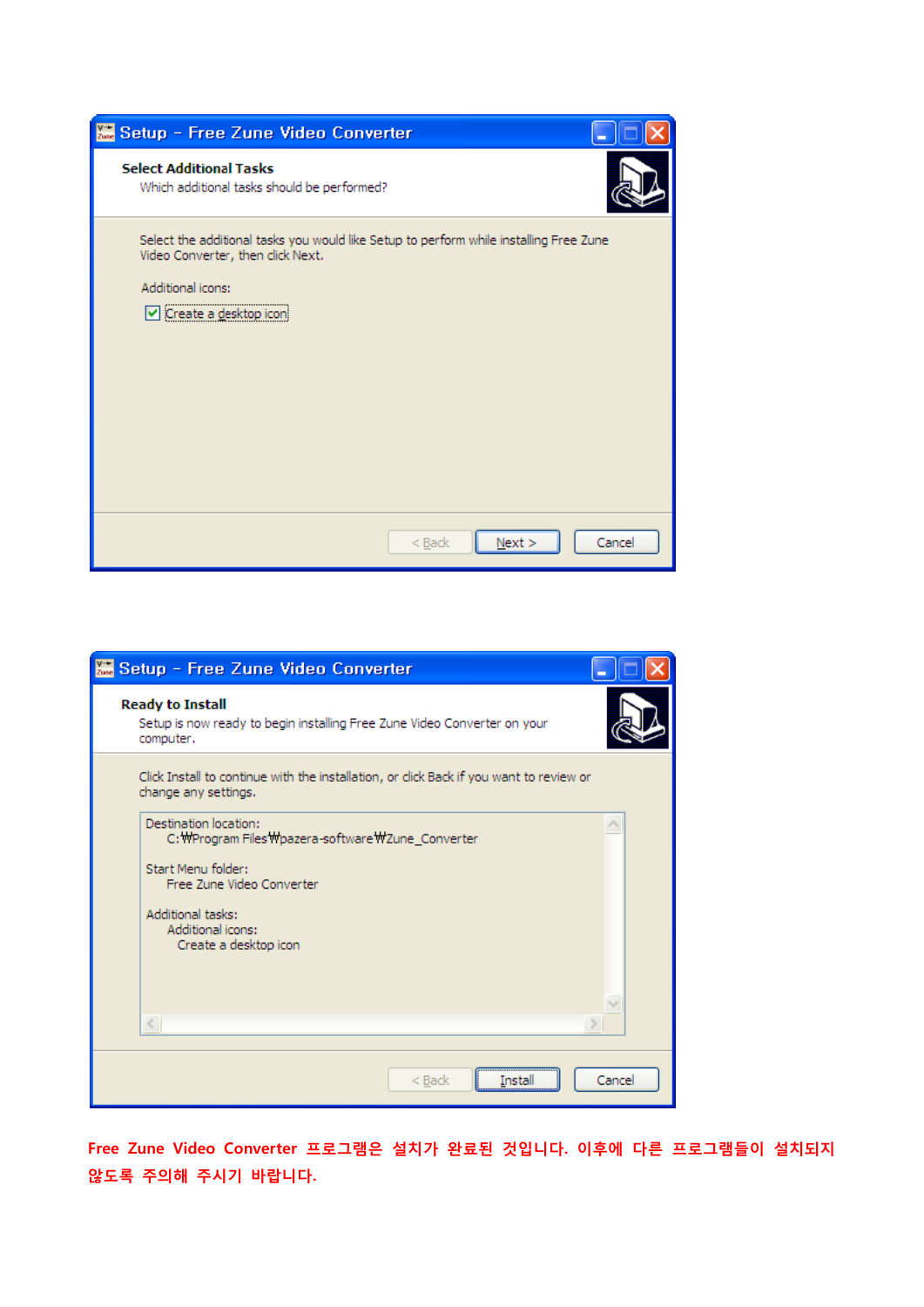아래 그림처럼 RegClean Pro 라는 프로그램을 설치하실 것인지를 물어봅니다. 설치하지 않으시려면, 왼쪽의 "Decline" 버튼을 선택하여 클릭하시기 바랍니다.

|                                                                      |                                                                                                                                                 | Speed Up your Computer With RegClean Pro.                                                                                                                  |  |
|----------------------------------------------------------------------|-------------------------------------------------------------------------------------------------------------------------------------------------|------------------------------------------------------------------------------------------------------------------------------------------------------------|--|
| <b>Start</b>                                                         | Continue                                                                                                                                        | Finish                                                                                                                                                     |  |
| - your PC freezes frequently<br>- your PC crashes without any reason | - your PC is relatively new but its performance drags                                                                                           | If you are experiencing the following problems, your PC's registry is damaged                                                                              |  |
| RegClass Pri                                                         | RegClean Pro<br>- can bring your computer back to life<br>- speed up your PC<br>- fix major crash issues<br>- keep your PC streamlined and fast |                                                                                                                                                            |  |
| above product.                                                       |                                                                                                                                                 | You can remove RegClean Pro anytime from Windows Add/Remove programs<br>By clicking "Agree", you accept the Terms, Privacy Policy and agree to install the |  |
| Decline                                                              |                                                                                                                                                 |                                                                                                                                                            |  |

만약, 실수로 설치하셨다면, [시작] – [설정] - [제어판] - [프로그램 추가/제거]를 통해 제거하시면 됩니다.

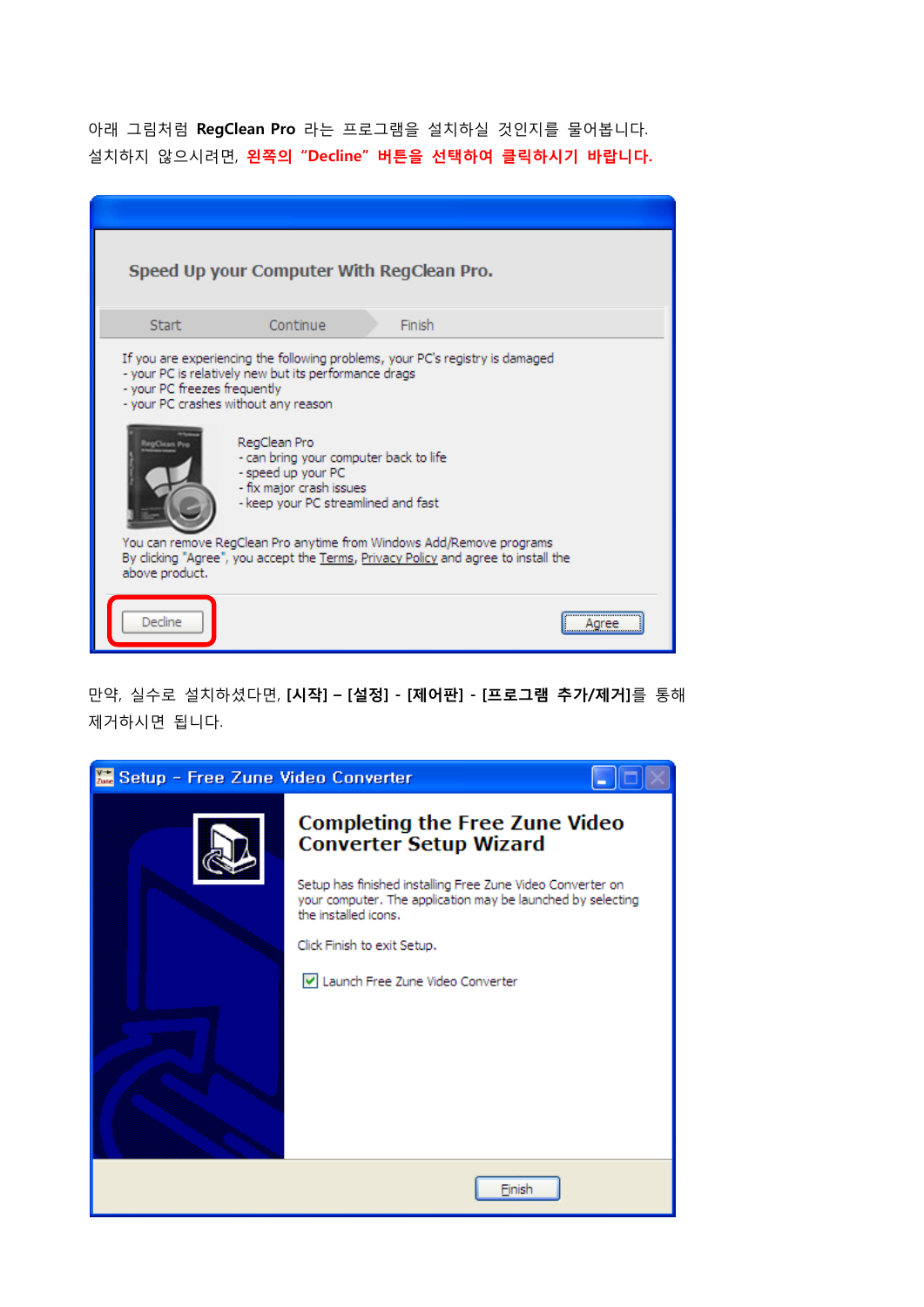| Free Zune Video Converter 1.1                                       |                                                                       |                                               |                   |                                         |                          |                                               |                         |
|---------------------------------------------------------------------|-----------------------------------------------------------------------|-----------------------------------------------|-------------------|-----------------------------------------|--------------------------|-----------------------------------------------|-------------------------|
| File View File list Encoder Help & ZUNE<br><b>Add files</b>         |                                                                       |                                               | <b>About</b>      |                                         |                          |                                               |                         |
| <b>CONVERT</b><br><b>Remove</b><br>Video File<br><b>No</b>          | <b>Options</b>                                                        | <b>Home page</b><br>Directory                 |                   |                                         | <b>Size</b>              | <b>Status</b>                                 |                         |
|                                                                     |                                                                       |                                               |                   |                                         |                          |                                               |                         |
|                                                                     |                                                                       |                                               |                   |                                         |                          |                                               |                         |
|                                                                     |                                                                       |                                               |                   |                                         |                          |                                               |                         |
|                                                                     |                                                                       |                                               |                   |                                         |                          |                                               |                         |
|                                                                     |                                                                       |                                               |                   |                                         |                          |                                               |                         |
|                                                                     |                                                                       |                                               |                   |                                         |                          |                                               |                         |
|                                                                     |                                                                       |                                               |                   |                                         |                          |                                               |                         |
|                                                                     |                                                                       |                                               |                   |                                         |                          |                                               |                         |
| If output file exists : Rename file<br>After conversion: Do nothing | Output directory<br>$\ddot{\phantom{1}}$<br>⊙ D:\Temp<br>$\checkmark$ | $\bigcirc$ Output directory = Input directory |                   |                                         |                          | Explore                                       | Browse                  |
| Profile : The last session settings                                 |                                                                       |                                               | $\checkmark$      | <-Load                                  |                          | Save encoder settings                         |                         |
| Output file format / Video settings                                 |                                                                       | <b>Audio settings</b>                         |                   |                                         | <b>Advanced settings</b> |                                               |                         |
| Output format                                                       | Audio settings                                                        |                                               | <b>Resolution</b> |                                         | Cropping                 |                                               | ᅕ                       |
| MP4 (H.264 / AAC) - video & audio V                                 | Bitrate: $16$                                                         | kbit/s                                        |                   | 1280 x 720 - HD720<br>Height:<br>Width: | $\checkmark$             | Top: 0                                        |                         |
| Video options:                                                      | Sampling freq.: 22050                                                 | Hz                                            | 320               | 240<br>$\hat{z}$ x                      | Left:                    | Right:                                        |                         |
| Bitrate: 1500<br>$\overline{\mathbf{v}}$<br>kbit/s                  | Volume : [                                                            | 1000000000000000000<br>100 %                  |                   | Output file size limit :                | lo.                      | lo.<br>$\leftrightarrow$<br>$\leftrightarrow$ |                         |
| FPS: 12.5<br>v                                                      | Do not copy audio stream                                              |                                               |                   |                                         | $MS \vee$                | Bottom: 0                                     | $\overline{\mathbf{v}}$ |

Free Zune Video Converter 프로그램을 실행하시면 아래와 같이 보여집니다.

설치 끝.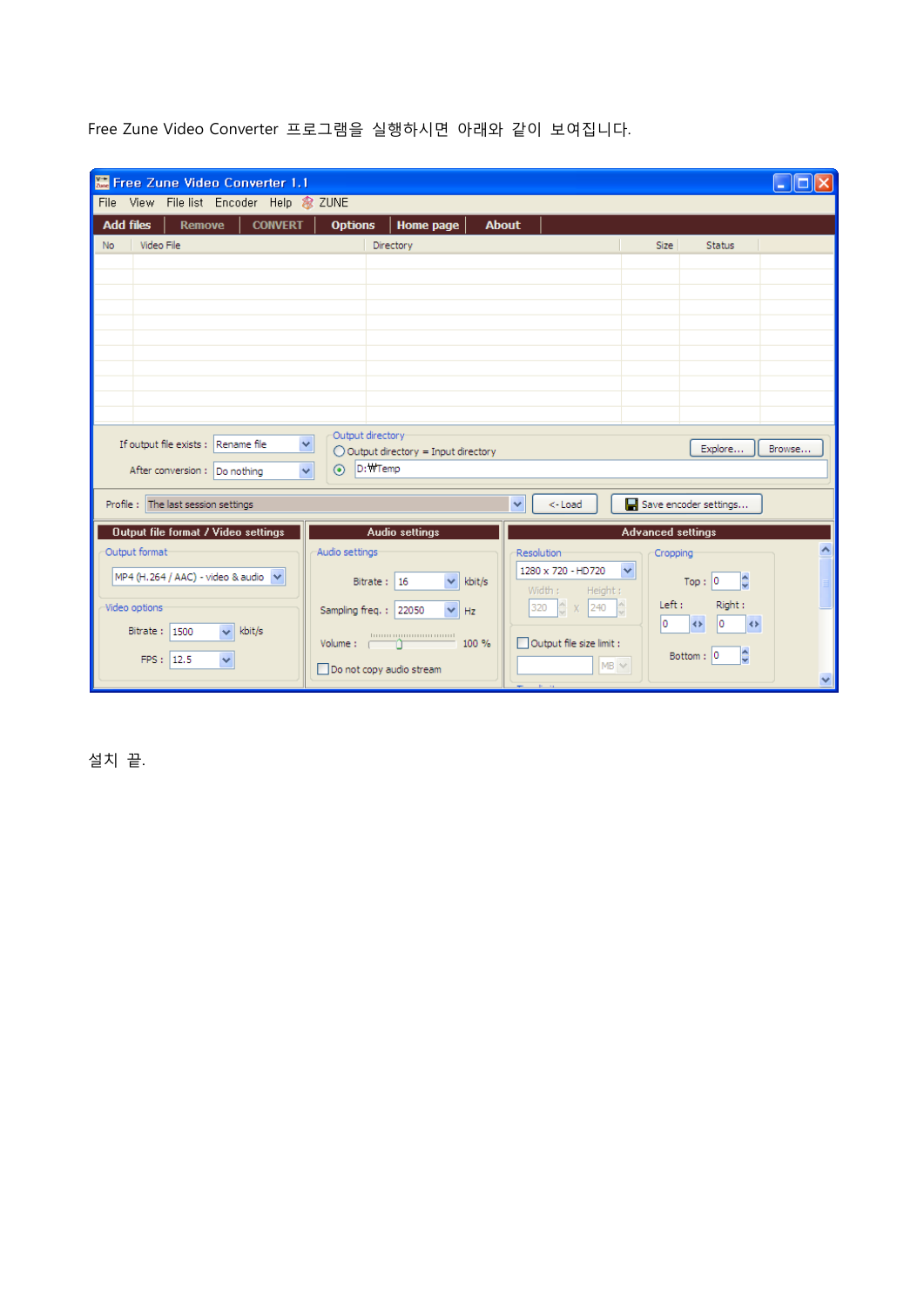## 제 2 장 2채널 영상 분리하기

1. Add files를 클릭하여 영상파일을 불러옵니다. (마우스로 영상을 드래그하여도 됩니다.)

| Free Zune Video Converter 1.1<br>File View File list Encoder Help & ZUNE                                                   |                                                                                                                         |                                                                                      | F.                                                                                                              |
|----------------------------------------------------------------------------------------------------------------------------|-------------------------------------------------------------------------------------------------------------------------|--------------------------------------------------------------------------------------|-----------------------------------------------------------------------------------------------------------------|
| <b>Add files</b><br><b>CONVERT</b><br><b>Remove</b><br>Video File<br><b>No</b><br>$\sqrt{1}$<br>mdr_20120117_085051_I2.avi | <b>Options</b><br>Home page<br>Directory<br>C: WUsers Wmaeng WDesktop                                                   | <b>About</b><br><b>Size</b><br>32.34 MB                                              | Status<br>Ready                                                                                                 |
| If output file exists : Rename file<br>After conversion : Do nothing                                                       | Output directory<br>Output directory = Input directory<br>C: WProgram Files Wpazera-software WZune Converter<br>$\odot$ |                                                                                      | Explore<br>Browse                                                                                               |
| Profile : The last session settings<br>Output file format / Video settings                                                 | <b>Audio settings</b>                                                                                                   | $<$ -Load<br><b>Advanced settings</b>                                                | Save encoder settings                                                                                           |
| Output format<br>MP4 (H. 264 / AAC) - video & audio<br>Video options                                                       | Audio settings<br>Bitrate: Auto<br>kbit/s<br>Sampling freq.: Auto<br>Hz                                                 | <b>Resolution</b><br>Auto<br>Width:<br>Height:<br>톱<br>흠<br>$\times$ 240<br>320<br>0 | Cropping<br>틐<br>Top: 0<br>Ξ<br>Left:<br>Right:<br>$\left\Vert \cdot\right\Vert$<br>$\left  \cdot \right $<br>0 |
| Bitrate: 1500<br>$\overline{\phantom{a}}$ kbit/s<br>FPS: 24                                                                | 100001000000000000000<br>Volume: 100 %<br>Do not copy audio stream                                                      | Output file size limit :<br>$MB =$<br>$\mathbf{B}=\mathbf{B}$                        | $\frac{1}{\sqrt{2}}$<br>Bottom: 0                                                                               |

2. Output directory 에서 Browse를 클릭하여 분리된 파일이 저장될 위치를 설정합니다.

| Free Zune Video Converter 1.1                       |                                                                                |                                | $\Box$ e<br>$\mathbf{x}$                                            |
|-----------------------------------------------------|--------------------------------------------------------------------------------|--------------------------------|---------------------------------------------------------------------|
| File View File list Encoder Help & ZUNE             |                                                                                |                                |                                                                     |
| <b>CONVERT</b><br><b>Add files</b><br>Remove        | <b>Options</b><br><b>Home page</b>                                             | <b>About</b>                   |                                                                     |
| Video File<br>No                                    | Directory                                                                      |                                | <b>Status</b><br>Size                                               |
| $\sqrt{1}$<br>mdr 20120117 085051 I2.avi            | C: WUsers Wmaeng WDesktop                                                      |                                | 32.34 MB<br>Readv                                                   |
|                                                     |                                                                                |                                |                                                                     |
|                                                     |                                                                                |                                |                                                                     |
|                                                     |                                                                                |                                |                                                                     |
|                                                     |                                                                                |                                |                                                                     |
|                                                     |                                                                                |                                |                                                                     |
| If output file exists : Rename file                 | Output directory<br>$\blacktriangledown$<br>Output directory = Input directory |                                | Explore<br>Browse                                                   |
| After conversion : Do nothing                       | C: WUsers Wmaeng WDesktop<br>$\overline{\phantom{a}}$                          |                                |                                                                     |
| Profile : The last session settings                 |                                                                                | <-Load                         | Save encoder settings                                               |
| Output file format / Video settings                 | <b>Audio settings</b>                                                          |                                | <b>Advanced settings</b>                                            |
| Output format                                       | Audio settings                                                                 | <b>Resolution</b>              | Cropping                                                            |
| MP4 (H.264 / AAC) - video & audio ▼                 | Bitrate: Auto<br>kbit/s                                                        | Auto<br>▼<br>Width:<br>Height: | ÷<br>Top: 0<br>Ξ                                                    |
| Video options                                       | Sampling freq.: Auto<br>Hz                                                     | ÷<br>L-<br>240<br>320          | Right:<br>Left:<br>$\left\vert \cdot \right\rangle$<br>0<br>۹Þ<br>0 |
| Bitrate: 1500<br>kbit/s<br>$\overline{\phantom{a}}$ | 1000000000000000000000<br>$Volume:$ 100 %                                      | Output file size limit :       |                                                                     |
| FPS: 24                                             | Do not copy audio stream                                                       | $MB$ $\sim$                    | 븕<br>Bottom: 0                                                      |
|                                                     |                                                                                |                                |                                                                     |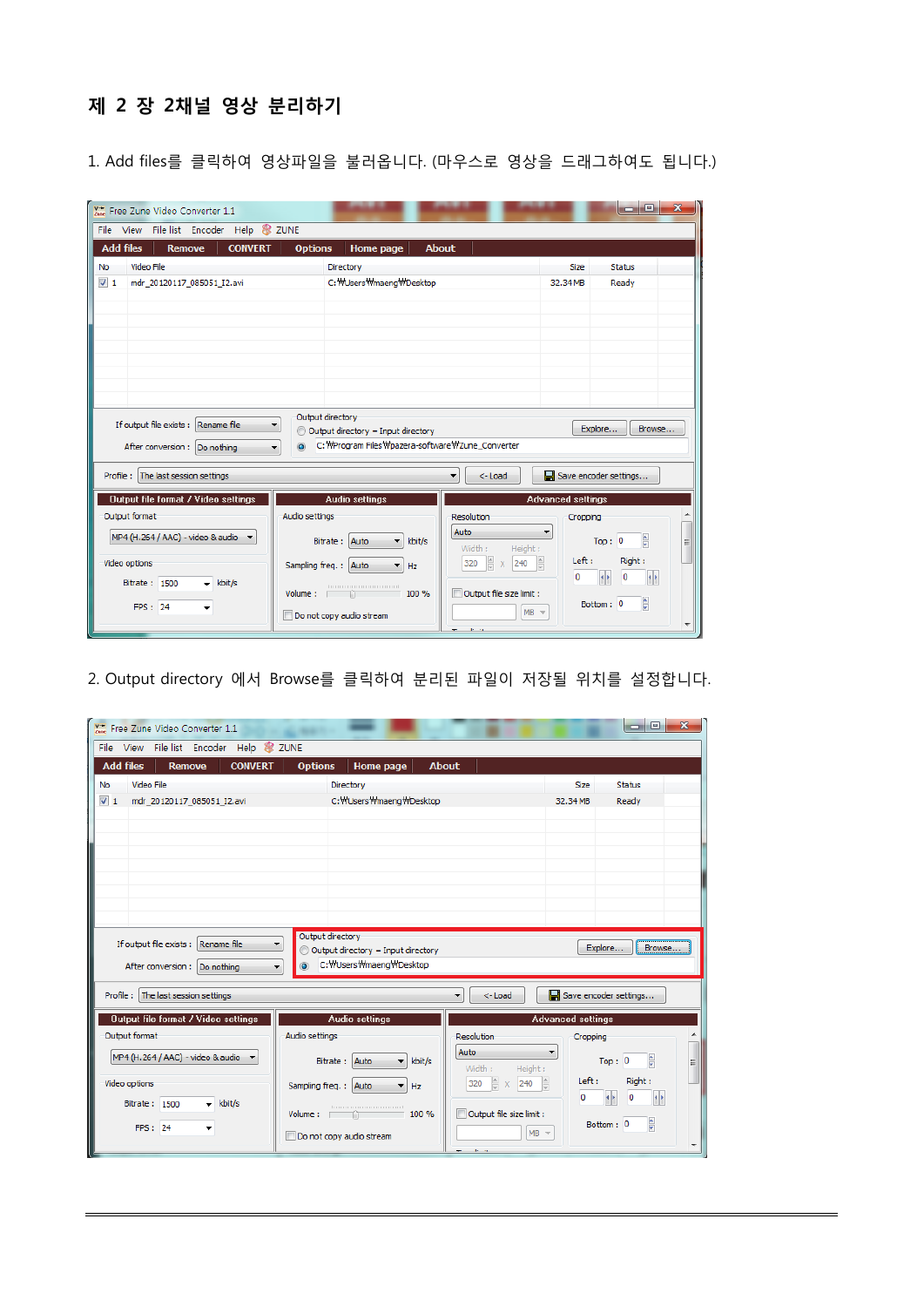|  |  |  |  |  |  |  |  |  | 3. 영상파일을 한번 클릭한 후 F10 키를 눌러 설정정보를 확인합니다. |
|--|--|--|--|--|--|--|--|--|------------------------------------------|
|--|--|--|--|--|--|--|--|--|------------------------------------------|

| Free Zune Video Converter 1.1            |                              |                                             |                              |                                           | $\qquad \qquad \Box$<br>$\Sigma$<br>$\qquad \qquad \Box$   |
|------------------------------------------|------------------------------|---------------------------------------------|------------------------------|-------------------------------------------|------------------------------------------------------------|
| File View File list Encoder Help & ZUNE  |                              |                                             |                              |                                           |                                                            |
| <b>Add files</b><br><b>Remove</b>        | <b>CONVERT</b>               | <b>Options</b><br>Home page                 | <b>About</b>                 |                                           |                                                            |
| Video File<br><b>No</b>                  |                              | Directory                                   |                              | <b>Size</b>                               | <b>Status</b>                                              |
| $\sqrt{1}$<br>mdr 20120117 085051 I2.avi |                              | C: WUsers Wmaeng WDesktop                   |                              | 32.34 MB                                  | Ready                                                      |
|                                          |                              |                                             |                              |                                           |                                                            |
|                                          | Video file properties        |                                             |                              | $\vert x \vert$                           |                                                            |
|                                          |                              | File name: mdr 20120117 085051 I2.avi       |                              |                                           |                                                            |
|                                          |                              | Directory: C:\/Users\/maeng\/Desktop        |                              |                                           |                                                            |
|                                          | File size: 32.34 MB          |                                             |                              |                                           |                                                            |
|                                          | Duration: 00:01:00.21        |                                             |                              |                                           |                                                            |
|                                          | FPS: 15.00                   |                                             |                              |                                           |                                                            |
|                                          | Audio & Video Streams:       |                                             |                              |                                           |                                                            |
| If output file exists : Re               | Stream                       | Details                                     |                              |                                           | Explore<br>Browse                                          |
| After conversion: Dd                     | Stream #0.0(eng)             | Audio: aac, 22050 Hz, stereo, s16           |                              |                                           |                                                            |
|                                          | Stream #0.1(eng)             | Video: h264, yuv420p, 1280x720, 14.99 tb(r) |                              |                                           |                                                            |
| Profile: The last session se             | Stream #0.2(eng)             | Video: h264, yuv420p, 640x480, 15.00 tb(r)  |                              |                                           | ncoder settings                                            |
| <b>Output file format / Vid</b>          | Stream #0.3(eng)             | Data: mp4s / 0x7334706D                     |                              | $\overline{\phantom{a}}$<br><b>ttings</b> |                                                            |
| Output format                            |                              |                                             | $\blacksquare$ Save<br>Close | <b>b</b> ping                             |                                                            |
|                                          |                              |                                             | Auto                         |                                           |                                                            |
| MP4 (H.264 / AAC) - video & audio        |                              | Auto<br>kbit/s<br>Bitrate:<br>٠             | Width:<br>Height:            |                                           | ŧ<br>Top: 0<br>Ξ                                           |
| Video options                            |                              | Sampling freq.: Auto<br>۰<br>Hz             | 240<br>320<br>$\mathbf x$    | Left:                                     | Right:                                                     |
| Bitrate: 1500                            | $\blacktriangleright$ kbit/s |                                             |                              | 0                                         | $\bullet$ $\bullet$<br>$\left\vert \cdot \right\vert$<br>0 |
|                                          |                              | 100 %<br>Volume:                            | Output file size limit :     |                                           |                                                            |
| FPS: 24                                  |                              | Do not copy audio stream                    | $MB =$                       |                                           | ₿<br>Bottom: 0                                             |
|                                          |                              |                                             | $10 - 24$                    |                                           |                                                            |

-예제의 파일은 #0.0 Audio, #0.1 Video(전방), #0.2 Video(후방)으로 구성되어 있음을 확인할 수 있습니다.

4. 위의 설정정보를 기준으로 Advanced settings의 Additional ffmpeg command-line parameters 란에 - map 영상스트림 –map 음성스트림 순으로 입력합니다. (위의 예제는 –map 0:1 –map 0:0 )

| Free Zune Video Converter 1.1                       |                                                                                   |                                             |                              | والمساو<br>$\mathbf{x}$        |
|-----------------------------------------------------|-----------------------------------------------------------------------------------|---------------------------------------------|------------------------------|--------------------------------|
| File View File list Encoder Help & ZUNE             |                                                                                   |                                             |                              |                                |
| <b>Add files</b><br><b>CONVERT</b><br><b>Remove</b> | <b>Options</b><br>Home page                                                       | <b>About</b>                                |                              |                                |
| Video File<br>No                                    | Directory                                                                         |                                             | <b>Status</b><br><b>Size</b> |                                |
| $\sqrt{1}$<br>mdr_20120117_085051_I2.avi            | C: WUsers Wmaeng WDesktop                                                         |                                             | 32.34 MB<br>Done             |                                |
|                                                     |                                                                                   |                                             |                              |                                |
|                                                     |                                                                                   |                                             |                              |                                |
|                                                     |                                                                                   |                                             |                              |                                |
|                                                     |                                                                                   |                                             |                              |                                |
|                                                     |                                                                                   |                                             |                              |                                |
|                                                     |                                                                                   |                                             |                              |                                |
| If output file exists : Rename file                 | Output directory<br>▼                                                             |                                             |                              |                                |
|                                                     | Output directory = Input directory<br>C: WUsers Wmaeng WDesktop<br>$\circledcirc$ |                                             | Explore                      | Browse                         |
| After conversion : Do nothing                       |                                                                                   |                                             |                              |                                |
| Profile : The last session settings                 |                                                                                   | $\overline{\phantom{a}}$<br>$<$ -Load       | Save encoder settings        |                                |
| Output file format / Video settings                 | <b>Audio settings</b>                                                             |                                             | <b>Advanced settings</b>     |                                |
| Output format                                       | Audio settings                                                                    | Hours: 0                                    | Hours: 0                     | $\frac{1}{\sqrt{2}}$           |
| MP4 (H.264 / AAC) - video & audio $\bullet$         | Bitrate: Auto<br>kbit/s<br>۰                                                      | Min. : 0                                    | Min.: 0                      | $\frac{1}{\sqrt{2}}$           |
| Video options                                       | ۰                                                                                 | Sec. : $ 0 $                                | Sec. : $ 0 $                 | $\frac{\triangle}{\mathbf{v}}$ |
| $\overline{\phantom{a}}$ kbit/s<br>Bitrate: 1500    | Sampling freq.: Auto<br>Hz                                                        | Additional FFmpeg command-line parameters : |                              | <b>INFO</b>                    |
|                                                     | Volume: $\Box$<br>100 %<br>Ĥ.                                                     | $-map 0:1 - map 0:0$                        |                              |                                |
| FPS: 14.985                                         | Do not copy audio stream                                                          |                                             |                              |                                |
| $\equiv$                                            |                                                                                   |                                             |                              |                                |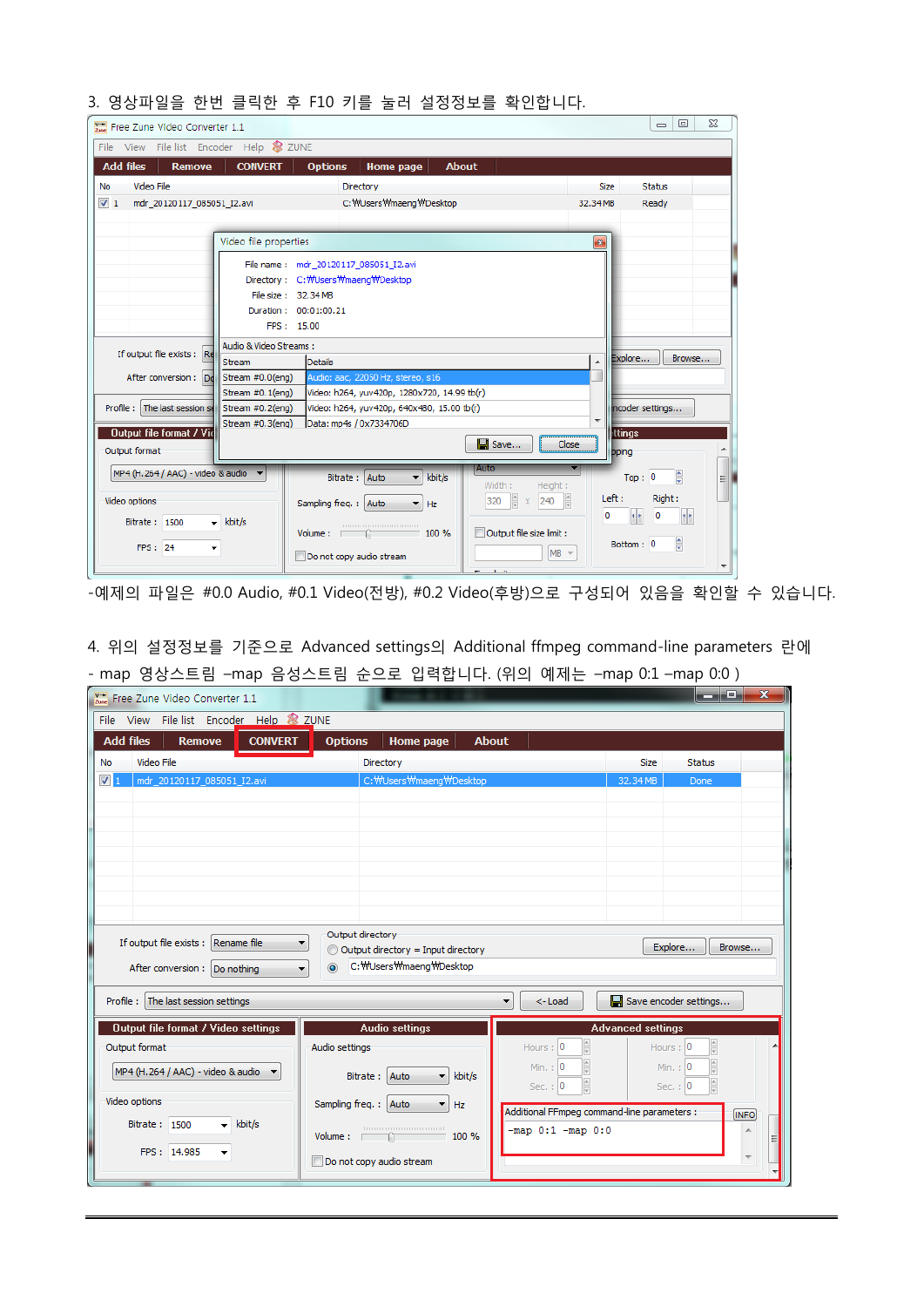5. "CONVERT" 버튼을 누르면, 아래와 같이 (전방 영상 + 음성) 분리가 진행됩니다.

|  | <b>Will Free Zune Video Converter 1.1</b>                                                                                                                                                                                                                                                                                                                                                              |                                                    |                                                                      |             | $\Sigma$<br>回<br>$\Box$ |  |
|--|--------------------------------------------------------------------------------------------------------------------------------------------------------------------------------------------------------------------------------------------------------------------------------------------------------------------------------------------------------------------------------------------------------|----------------------------------------------------|----------------------------------------------------------------------|-------------|-------------------------|--|
|  | File View File list Encoder Help & ZUNE<br><b>Add files</b><br><b>CONVERT</b><br><b>Remove</b>                                                                                                                                                                                                                                                                                                         | <b>Options</b><br>Home page<br><b>About</b>        |                                                                      |             |                         |  |
|  | Video File<br>No.                                                                                                                                                                                                                                                                                                                                                                                      | Directory                                          |                                                                      | <b>Size</b> | Status                  |  |
|  | Conversion                                                                                                                                                                                                                                                                                                                                                                                             |                                                    |                                                                      |             | $\mathbf x$             |  |
|  | Encoder output:                                                                                                                                                                                                                                                                                                                                                                                        |                                                    |                                                                      |             |                         |  |
|  | Seems stream 1 codec frame rate differs from container frame rate: 1000.00 (1000/1) -> 14.99 (15000/1001)<br>Seems stream 2 codec frame rate differs from container frame rate: 1000.00 (1000/1) -> 15.00 (15/1)<br>Input #0, mov,mp4,m4a,3gp,3g2,mj2, from 'C:\Users\maeng\Desktop\mdr 20120117 085051 I2.avi':<br>Stream #0.0(eng): Video: libx264, yuv420p, 640x480, q=2-31, 1500 kb/s, 14.98 tb(c) | Close                                              |                                                                      |             |                         |  |
|  | <b>Video options</b><br>$\overline{\phantom{a}}$ kbit/s<br>Bitrate: 1500                                                                                                                                                                                                                                                                                                                               | Sampling freg.: Auto<br>Hz<br>Volume:<br>$=$ 100 % | Additional FFmpeg command-line parameters :<br>$-map$ 0:1 $-map$ 0:0 |             | <b>INFO</b>             |  |
|  | FPS: 14.985                                                                                                                                                                                                                                                                                                                                                                                            | Do not copy audio stream                           |                                                                      |             |                         |  |

## 참고) 영상 해상도별 설정값

| FULL HD / HD / VGA                                    |                                              |  |  |  |  |  |
|-------------------------------------------------------|----------------------------------------------|--|--|--|--|--|
| Output file format / Video settings                   | <b>Audio settings</b>                        |  |  |  |  |  |
| Output format:                                        | Audio settinas                               |  |  |  |  |  |
| MP4 (H.264 / AAC) - video & audio $\vee$              | kbit/s<br>16<br>Bitrate:                     |  |  |  |  |  |
| Video options                                         | Sampling freq.: 22050<br>Hz                  |  |  |  |  |  |
| kbit/s<br>Bitrate:<br>1500<br>$\checkmark$<br>FPS: 24 | 100 %<br>Volume:<br>Do not copy audio stream |  |  |  |  |  |

FULL HD VGA

|                                                              | <b>Advanced settings</b>         | <b>Advanced settings</b><br><b>Advanced settings</b> |                            |                                              |                                                     |
|--------------------------------------------------------------|----------------------------------|------------------------------------------------------|----------------------------|----------------------------------------------|-----------------------------------------------------|
| <b>Resolution</b>                                            | Cropping                         | <b>Resolution</b>                                    | Cropping                   | <b>Decolution</b>                            | Cropping                                            |
| 1920 x 1080 - HD1080<br>$\mathbf{v}$                         | $\frac{1}{2}$<br>Top: 0          | 1280 x 720 - HD720<br>$\overline{\phantom{a}}$       | ŧ<br>Top: 0                | 640 x 480 - VGA<br>$\mathbf{r}$              | ŧ<br>0<br>Top:                                      |
| <b>WICIOT</b><br><b>TICKITL:</b><br>240<br>320<br><b>島 x</b> | Right:<br>Left :<br>0<br>0<br>ИÞ | <b>Height :</b><br>width :<br>240<br>320<br>EX.      | Right:<br>Left :<br>0<br>0 | Height:<br>width :<br>Lê,<br>320<br>240<br>X | Right:<br>Left:<br>$\left  \cdot \right $<br>٥<br>0 |
| Output file size limit :<br>$MB =$                           | ÷<br>Bottom: 0                   | Output file size limit :<br>$MB =$                   | ÷<br>Bottom: 0             | Output file size limit :<br>$MB =$           | 흫<br>0<br>Bottom:                                   |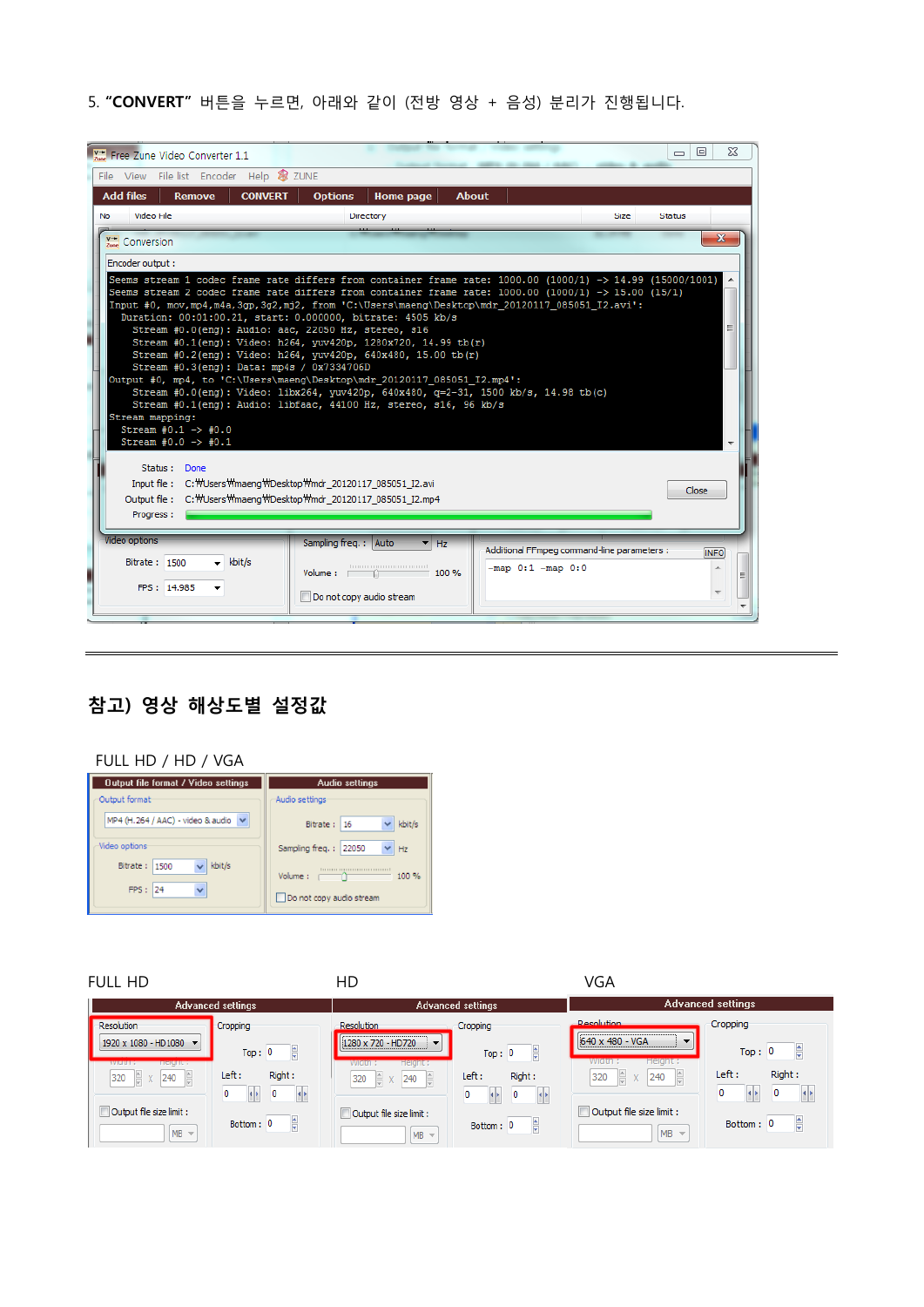## 참고 예1)

- ㅇ 전방 + 음성 분리 설정 (예제. 알바트로스2 전방 1920x1080, 음성포함)
	- 1) Output file format / Video settings
		- Output format : MP4 (H.264 / AAC) video & audio
		- Video options
			- = Bitrate : 1500 kbit/s
			- $=$  FPS : **24**
	- 2) Audio settings
		- Audio settings
			- = Bitrate : 16 kbit/s
			- = Sampling freq. : 22050 Hz
	- 3) Adbanced settings
		- Resolution : 1920 x 1080 HD1080
		- Additional FFmpeg command-line parameters : map 0:0 map 0:2

| 圖 Free Zune Video Converter 1.1                     |                        |                                                           |                                                             |                          |                               |                  |  |
|-----------------------------------------------------|------------------------|-----------------------------------------------------------|-------------------------------------------------------------|--------------------------|-------------------------------|------------------|--|
| File View File list Encoder Help & ZUNE             |                        |                                                           |                                                             |                          |                               |                  |  |
| <b>CONVERT</b><br><b>Add files</b><br><b>Remove</b> | <b>Options</b>         | <b>Home page</b>                                          | <b>About</b>                                                |                          |                               |                  |  |
| Video File<br>No.                                   |                        | Directory                                                 |                                                             | Size                     | <b>Status</b>                 |                  |  |
| $\triangledown$ 1<br>20131006_180057_I2.avi         |                        |                                                           | C: WDocuments and Settings WXP User WHI탕 화면\                | 13.93 MB                 | OK - Renamed                  |                  |  |
|                                                     |                        |                                                           |                                                             |                          |                               |                  |  |
|                                                     |                        |                                                           |                                                             |                          |                               |                  |  |
|                                                     |                        |                                                           |                                                             |                          |                               |                  |  |
|                                                     |                        |                                                           |                                                             |                          |                               |                  |  |
|                                                     |                        |                                                           |                                                             |                          |                               |                  |  |
|                                                     |                        |                                                           |                                                             |                          |                               |                  |  |
|                                                     |                        |                                                           |                                                             |                          |                               |                  |  |
|                                                     |                        |                                                           |                                                             |                          |                               |                  |  |
| If output file exists : Rename file                 | Output directory<br>v  |                                                           |                                                             |                          | Explore                       | Browse           |  |
| After conversion : Do nothing                       | $\ddotmark$<br>$\odot$ | $\bigcirc$ Output directory = Input directory<br>D: WTemp |                                                             |                          |                               |                  |  |
|                                                     |                        |                                                           |                                                             |                          |                               |                  |  |
| Profile : The last session settings                 |                        | v<br><-Load                                               |                                                             | Save encoder settings    |                               |                  |  |
| <b>Output file format / Video settings</b>          |                        | <b>Audio settings</b>                                     |                                                             | <b>Advanced settings</b> |                               |                  |  |
| Output format                                       | Audio settings         |                                                           | Hours: 0                                                    |                          | $\hat{\cdot}$<br>Hours: $ 0 $ | ㅅ                |  |
| MP4 (H.264 / AAC) - video & audio                   |                        | $\checkmark$<br>kbit/s<br>Bitrate: 16                     | Min. : 0                                                    |                          | ċ<br>Min. : 0                 |                  |  |
|                                                     |                        |                                                           | Sec. $: 0$                                                  |                          | ć<br>Sec. $: 0$               |                  |  |
| Video options                                       |                        | $\checkmark$<br>Sampling freq.: 22050<br>Hz               | Additional FFmpeg command-line parameters :-<br><b>INFO</b> |                          |                               |                  |  |
| kbit/s<br>Bitrate:<br>1500<br>$\checkmark$          | Volume:                | 1000000000000000000000<br>100 %                           | $-map 0:0 - map 0:2$                                        |                          |                               | $\triangleright$ |  |
| FPS: 24<br>$\ddotmark$                              |                        | Do not copy audio stream                                  |                                                             |                          |                               |                  |  |
|                                                     |                        |                                                           |                                                             |                          |                               | $\ddotmark$      |  |

"CONVERT" 버튼을 누르면, 아래와 같이 (전방 영상 + 음성) 분리가 진행됩니다.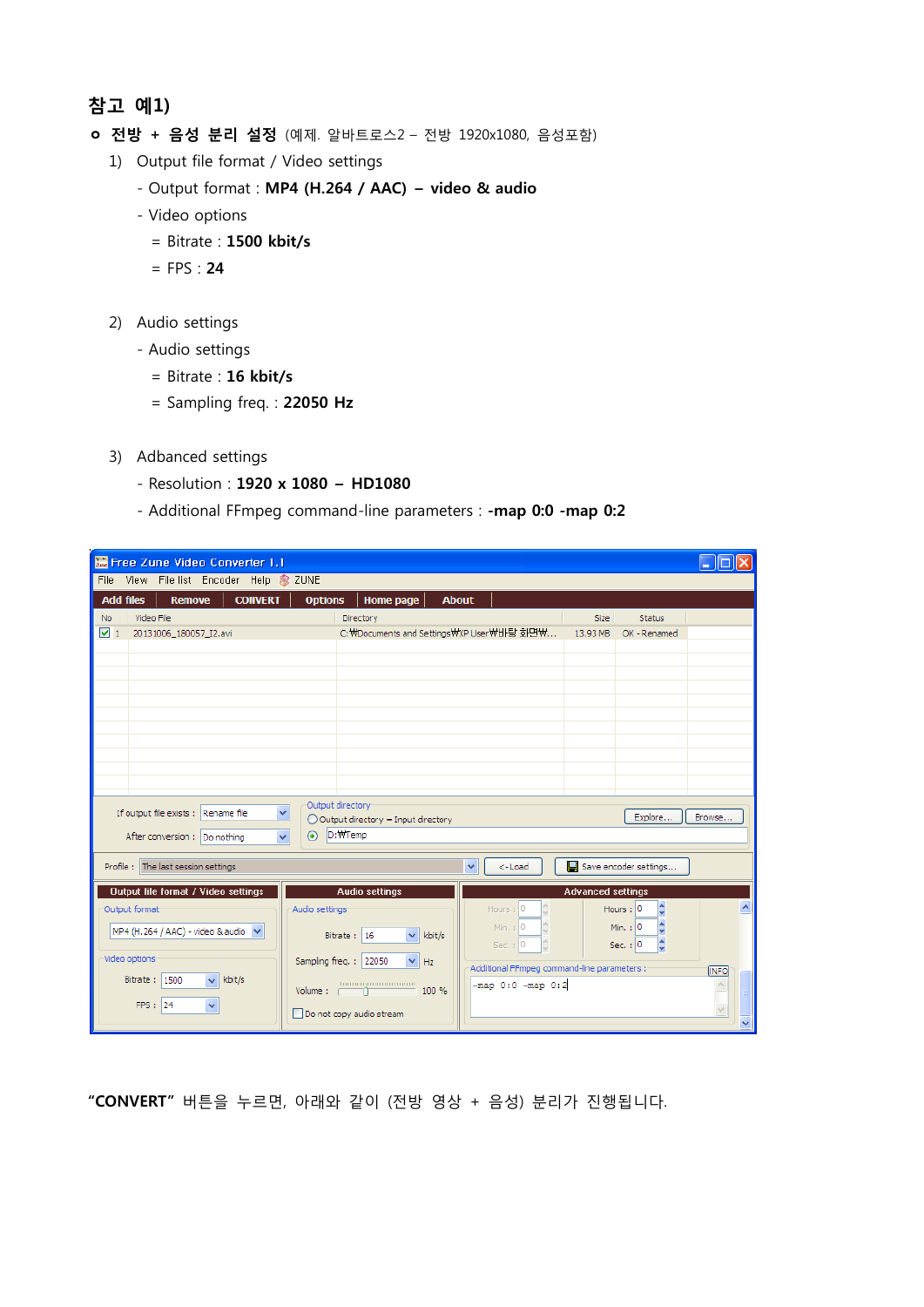

(전방 영상 + 음성) 파일은 Output directory에서 설정된 경로 폴더에서 확인이 가능합니다.

===================================================

ㅇ 후방 + 음성 분리 설정 (예제. 알바트로스2 – 후방 1280x720, 음성포함)

- 1) Output file format / Video settings
	- Output format : MP4 (H.264 / AAC) video & audio
	- Video options
		- = Bitrate : 1500 kbit/s
		- $=$  FPS : 24
- 2) Audio settings
	- Audio settings
		- = Bitrate : 16 kbit/s
		- $=$  Sampling freq. : 22050 Hz
- 3) Adbanced settings
	- Resolution : 1280 x 720 HD 720
	- Additional FFmpeg command-line parameters : map 0:1 map 0:2

===================================================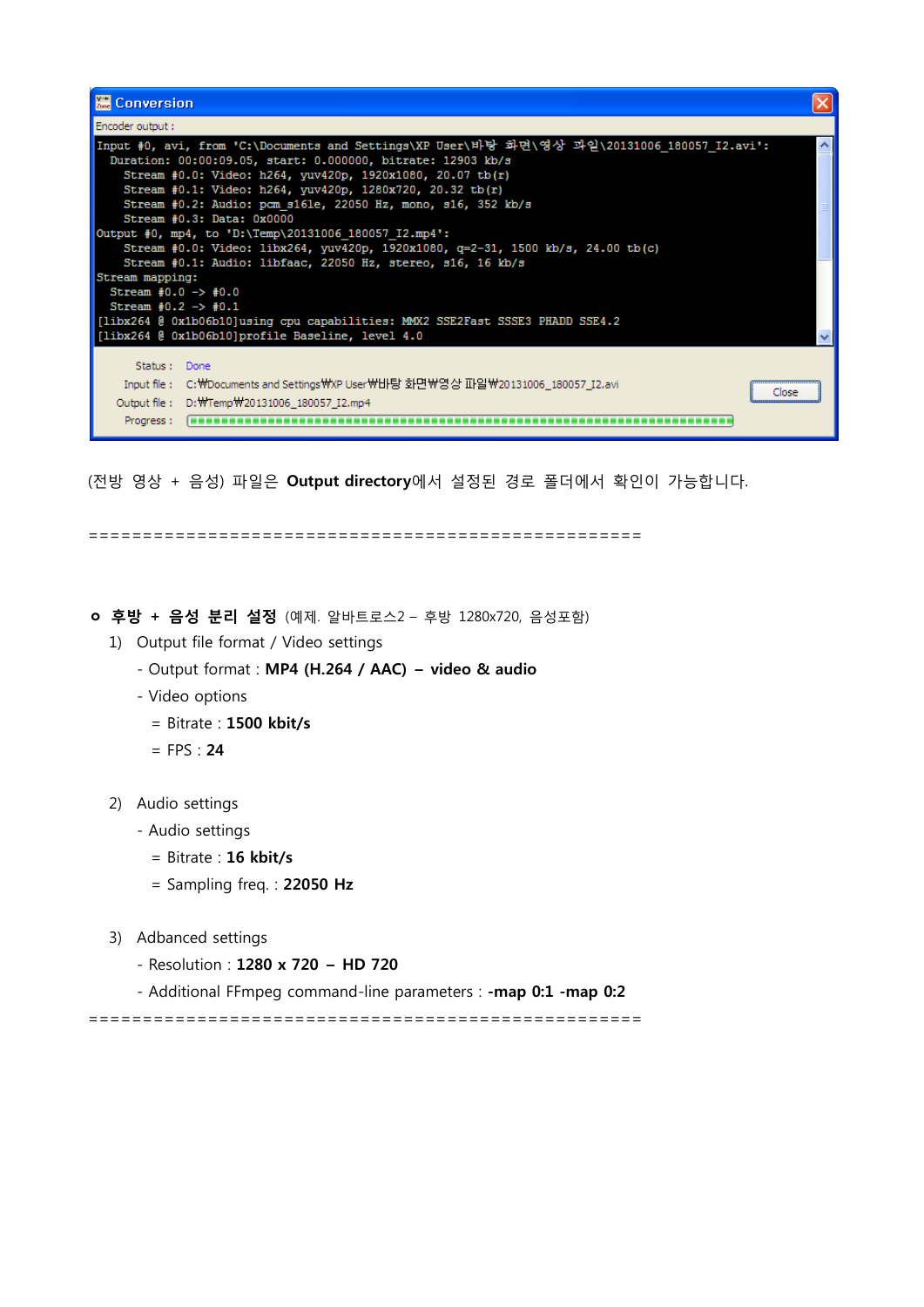| $\frac{V}{Z}$<br>Free Zune Video Converter 1.1                           |                                                    |                                               |                                              |             |
|--------------------------------------------------------------------------|----------------------------------------------------|-----------------------------------------------|----------------------------------------------|-------------|
| File View File list Encoder Help & ZUNE                                  |                                                    |                                               |                                              |             |
| <b>Add files</b><br><b>Remove</b><br><b>CONVERT</b><br>Video File<br>No. | <b>Options</b><br>Home page<br>Directory           | <b>About</b>                                  | <b>Size</b><br><b>Status</b>                 |             |
| ▽ 1<br>20131006_180057_I2.avi                                            |                                                    | C: \Documents and Settings \XP User \Hl 탕 화면₩ | 13.93 MB<br>Done                             |             |
|                                                                          |                                                    |                                               |                                              |             |
|                                                                          |                                                    |                                               |                                              |             |
|                                                                          |                                                    |                                               |                                              |             |
|                                                                          |                                                    |                                               |                                              |             |
|                                                                          |                                                    |                                               |                                              |             |
|                                                                          |                                                    |                                               |                                              |             |
|                                                                          |                                                    |                                               |                                              |             |
|                                                                          | Output directory                                   |                                               |                                              |             |
| If output file exists : Rename file                                      | Y<br>$\bigcirc$ Output directory = Input directory |                                               | Explore                                      | Browse      |
| After conversion : Do nothing                                            | ⊙ D: \Temp<br>$\checkmark$                         |                                               |                                              |             |
| Profile : The last session settings                                      |                                                    | $\checkmark$<br><-Load                        | Save encoder settings                        |             |
| <b>Output file format / Video settings</b>                               | <b>Audio settings</b>                              |                                               | <b>Advanced settings</b>                     |             |
| Output format                                                            | Audio settings                                     | Hours: $ 0 $                                  | ¢<br>Hours : 0                               |             |
| MP4 (H.264 / AAC) - video & audio v                                      | $\checkmark$<br>Bitrate: 16                        | Min. : 0<br>kbit/s                            | Min. : $ 0$                                  |             |
|                                                                          |                                                    | Sec. $: 0$                                    | Sec. $: 0$                                   |             |
| Video options<br>kbit/s                                                  | Sampling freq.: 22050                              | Hz                                            | Additional FFmpeg command-line parameters :- | <b>INFO</b> |
| Bitrate: 1500<br>$\overline{\mathbf{v}}$                                 | Volume:                                            | $-map 0:1 - map 0:2$<br>100 %                 |                                              |             |
| FPS: 24                                                                  | Do not copy audio stream                           |                                               |                                              |             |

"CONVERT" 버튼을 누르면, 아래와 같이 (후방 영상 + 음성) 분리가 진행됩니다.

| <b>温 Conversion</b>                                                                                                                                                                                                                                                                                                                                                                                                                                 |  |
|-----------------------------------------------------------------------------------------------------------------------------------------------------------------------------------------------------------------------------------------------------------------------------------------------------------------------------------------------------------------------------------------------------------------------------------------------------|--|
| Encoder output:                                                                                                                                                                                                                                                                                                                                                                                                                                     |  |
| Input #0, avi, from 'C:\Documents and Settings\XP User\바탕 화면\영상 과일\20131006 180057 I2.avi':<br>Duration: 00:00:09.05, start: 0.000000, bitrate: 12903 kb/s<br>Stream #0.0: Video: h264, yuv420p, 1920x1080, 20.07 tb(r)<br>Stream #0.1: Video: h264, yuv420p, 1280x720, 20.32 tb(r)<br>Stream #0.2: Audio: pcm s16le, 22050 Hz, mono, s16, 352 kb/s                                                                                                 |  |
| Stream #0.3: Data: 0x0000<br>Output #0, mp4, to 'D:\Temp\20131006 180057 I2 001.mp4':<br>Stream #0.0: Video: libx264, yuv420p, 1280x720, q=2-31, 1500 kb/s, 24.00 tb(c)<br>Stream #0.1: Audio: libfaac, 22050 Hz, stereo, s16, 16 kb/s<br>Stream mapping:<br>Stream $#0.1 - > #0.0$<br>Stream $+0.2$ -> $+0.1$<br>[libx264 @ 0x1b06b10]using cpu capabilities: MMX2 SSE2Fast SSSE3 PHADD SSE4.2<br>[libx264 @ 0x1b06b10]profile Baseline, level 3.1 |  |
| Status: OK - Renamed<br>Input file :    C:\Documents and Settings\XP User\Hl탕화면\XP영상파일\Z0131006_180057_I2.avi<br>Close<br>Output file: D: WTemp W20131006 180057 I2 001.mp4<br>Progress:                                                                                                                                                                                                                                                            |  |

(후방 영상 + 음성) 파일은 Output directory에서 설정된 경로 폴더에서 확인이 가능합니다.